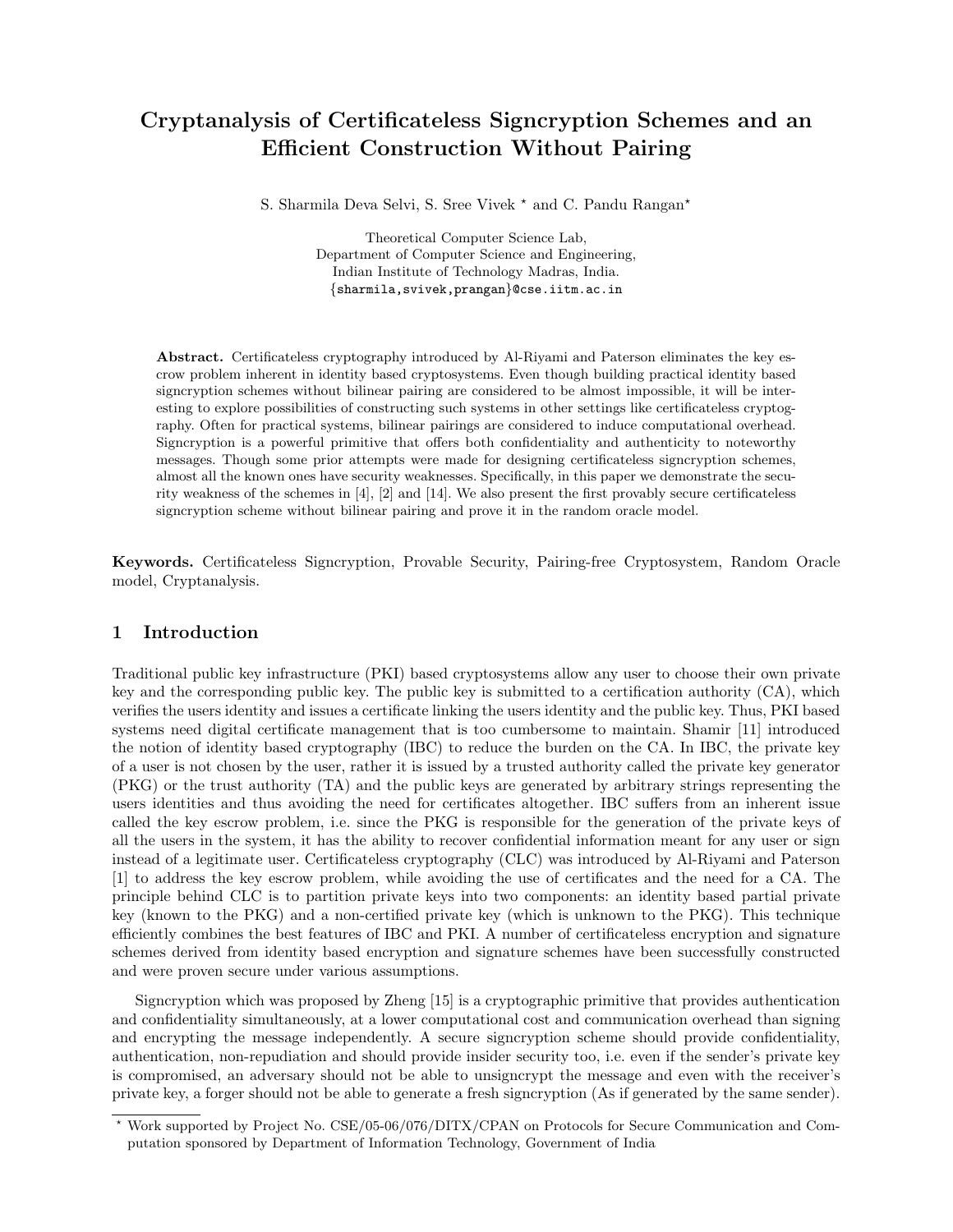All the initial constructs for certificateless cryptosystem were based on bilinear pairing [3, 6, 12, 13, 8, 9]. The first certificateless cryptosystem without using bilinear pairing was proposed in the context of encryption by Beak et al. [3]. In general, certificateless cryptosystem is prone to key replacement attack because the public keys are not certified and anyone can replace the public key of any legitimate user in the system. The challenging task in the design of certificateless cryptosystem is to come up with a scheme which is secure even if the public key of the user is replaced. The excellent survey by Dent [7] gives a comprehensive overview of the design of provably secure certificateless encryption schemes.

To the best of our knowledge, there exist four  $([4], [2], [14]$  and  $[5]$ ) certificateless signcryption schemes (CLSC) in the literature. Among these four, [4], [2] and [14] are pairing based and [5] uses pairing for public key verification alone. In this paper, we show the security weaknesses in [4], [2] and [14]. We also present a provably secure certificateless signcryption scheme without pairing. Our scheme is the first provably secure certificateless signcryption scheme without pairing. The newly proposed CLSC scheme uses a key construct similar to that of [13] but uses a completely different approach for encryption. Any signcryption scheme is strongly secure if attacks by the insider is considered. Our security model considers insider security and we have proved the security of our scheme in the random oracle model. It is to be noted that signcryption schemes are not directly obtained by combining a digital signature scheme and an encryption schemes. The security requirements for signcryption schemes are entirely different from encryption and digital signatures. The notion of insider security comes into picture when we talk about signcryption. This is because the private information of the sender and the public information of the receiver is involved in signcryption schemes. Thus, the certificateless signcryption scheme presented here is not a trivial extension of a signature scheme clubbed with an encryption scheme.

## 2 Preliminaries

In this section, we give the definition for the computational assumptions, which we have used to prove our scheme.

**A. Discrete Logarithm Problem (DLP))** Let p, q be two primes such that  $q|(p-1)$ , given  $\langle g, g^a \rangle \in \{\mathbb{Z}_p^*\}^2$ for unknown  $a \in \mathbb{Z}_q^*$ , the DL problem in  $\mathbb{Z}_p^*$  is to find a.

**Definition.** The advantage of any probabilistic polynomial time algorithm  $A$  in solving the DL problem in  $\mathbb{Z}_p^*$  is defined as

$$
Adv_{\mathcal{A}}^{DL} = Pr\left[\mathcal{A}(g, g^a) = a \mid a \in \mathbb{Z}_q^*\right]
$$

The DL Assumption is that, for any probabilistic polynomial time algorithm A, the advantage  $Adv_{\mathcal{A}}^{DL}$  is negligibly small.

**B. Computational Diffie-Hellman Problem (CDHP)** Given  $\langle g, g^a, g^b \rangle \in \{\mathbb{Z}_p^*\}^3$  for unknown  $a, b \in \mathbb{Z}_q^*,$ the CDH problem in  $\mathbb{Z}_p^*$  is to compute  $g^{ab}$ .

**Definition.** The advantage of any probabilistic polynomial time algorithm  $A$  in solving the CDH problem in  $\mathbb{Z}_p^*$  is defined as

$$
Adv_{\mathcal{A}}^{CDH} = Pr\left[\mathcal{A}(g, g^a, g^b) = g^{ab} \mid a, b \in \mathbb{Z}_q^*\right]
$$

The CDH Assumption is that, for any probabilistic polynomial time algorithm A, the advantage  $Adv_{\mathcal{A}}^{CDH}$ is negligibly small.

#### 2.1 Framework of CLSC

A certificateless signcryption scheme is defined by the following seven probabilistic polynomial-time algorithms:

– CLSC.Setup: This algorithm takes the security parameter  $1^{\kappa}$  as input and outputs the master private key msk, the master public key mpk and the system public parameters params. It is run by the KGC in to initialize the system.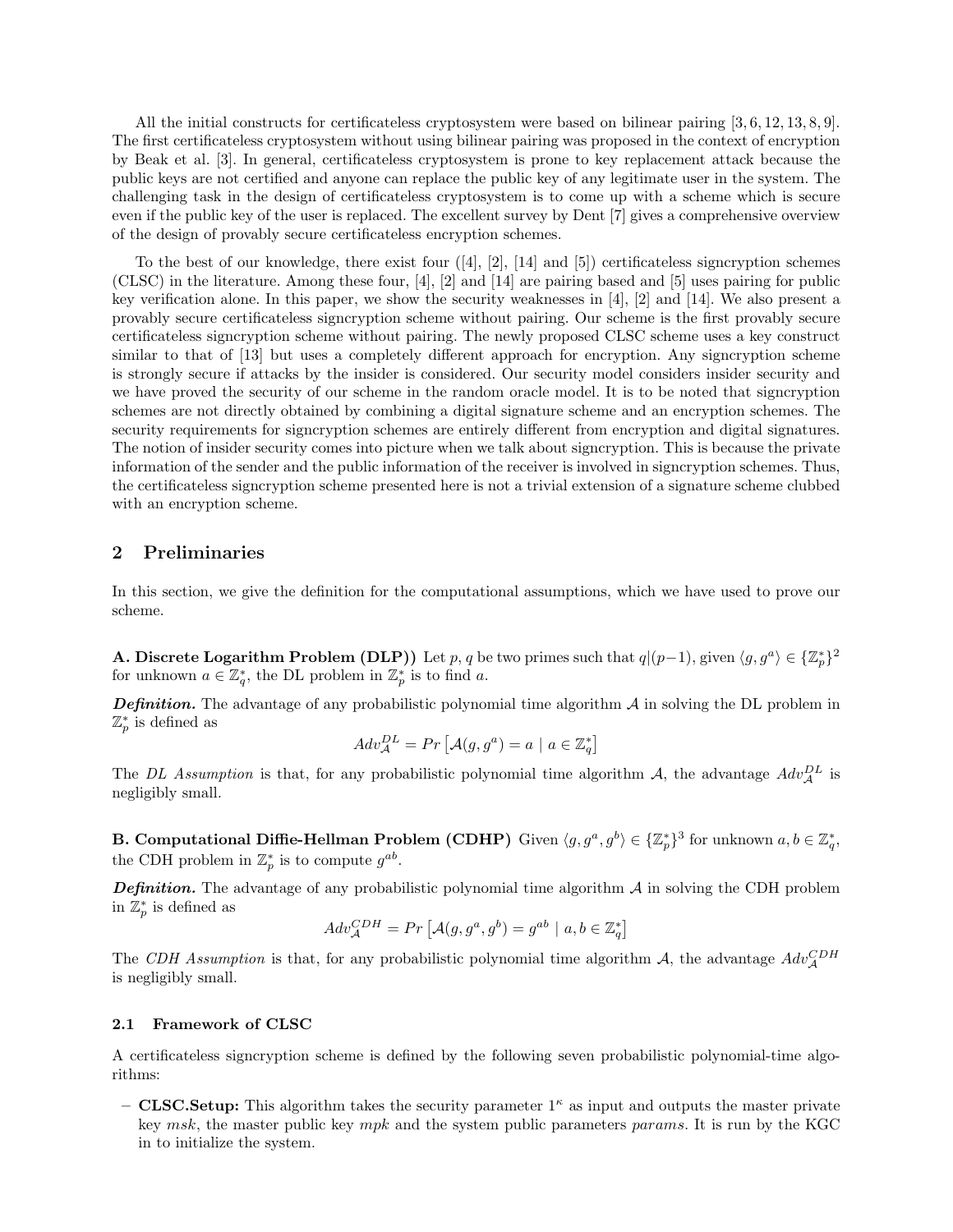- $-$  **CLSC.PartialPrivateKeyExtract:** This algorithm takes the master public key mpk, the master private key  $msk$  and an identity  $ID_A \in \{0,1\}^*$  of a user  $U_A$  as input. It outputs the partial private key  $d_A$ of  $U_A$ . This algorithm is run by the KGC once for each user and the corresponding partial private key is sent to  $U_A$  through a secure and authenticated channel.
- CLSC.SetSecretValue: This algorithm is run by every user independently and the value produced is called the secret value. Specifically, when user  $U_A$  runs the algorithm, the output generated is denoted as  $y_A$  and  $y_A$  is maintained as a secret value by  $U_A$ . (Note that  $y_A$  is not known to the KGC)
- CLSC.SetPrivateKey: This algorithm is run by the user  $U_A$ . It takes the master public key mpk, the user identity  $ID_A$ , partial private key  $d_A$  and the secret value  $y_A$  as input and produces the full private key  $s_A$  for  $U_A$ . This algorithm is run once by each user.
- **CLSC.SetPublicKey:** This algorithm is run by the user  $U_A$ . It takes the master public key mpk, the user's identity  $ID_A$ , the partial private key  $d_A$  and the secret value  $y_A$  as input and outputs the public key  $PK_A$  of  $U_A$ . It is run once by the user and the resulting public key is widely and freely distributed.
- CLSC. Signcrypt: In order to generate a signcryption of message m for the receiver  $U_B$ , the sender  $U_A$ provides the system public parameters params, sender identity  $ID<sub>A</sub>$ , receiver identity  $ID<sub>B</sub>$ , the public keys  $PK_A$  and  $PK_B$  of the sender and the receiver, the sender's full private key  $s_A$  and the message  $m \in \mathcal{M}$  as input to this algorithm. The output is a signcryption  $c \in \mathcal{CT}$ . (Note that  $\mathcal M$  is the message space and  $\mathcal{CT}$  is the ciphertext space).
- **CLSC. Unsigncrypt:** The user  $U_B$  provides the system public parameters params, the sender identity  $ID_A$ , public key  $PK_A$ , the receiver identity  $ID_B$ , public key  $PK_B$  and the full private key  $s_B$  along with the signcryption  $c \in \mathcal{CT}$  as input to this algorithm. The algorithm returns the message  $m \in \mathcal{M}$ , if c is a valid signcryption of m from  $U_A$  to  $U_B$ . The algorithm outputs "Invalid", otherwise.

## 2.2 Security Model of CLSC

The confidentiality proof of any CLSC scheme can be viewed as an interactive game, namely IND-CLSC-CCA2 between a challenger  $\mathcal C$  and an adversary  $\mathcal A$ . Si, ilarly, the unforgeability proof of CLSC can be viewed as an interactive game namely EUF-CLSC-CMA, between a challenger  $\mathcal C$  and a forger  $\mathcal F$ . In both the IND-CLSC-CCA2 and EUF-CLSC-CMA games,  $A$  and  $F$  are given access to some or all of the following six oracles (depending on their type). These oracles are simulated by  $\mathcal{C}$ :

- **Partial Private Key Extract of**  $ID_A$ :  $C$  responds by returning the partial private key  $d_A$  of the user  $U_A$  to  $\mathcal{A}$ .
- Request Secret Value of  $ID_A$ : If  $U_A$ 's public key has not been replaced by A then C returns the user secret value  $y_A$  to A. If  $U_A$ 's public key was replaced by A, then C returns nothing to A.
- Request Public Key of  $ID_A$ : C responds by returning the current public key  $PK_A$  of user  $U_A$  to A. (Because public keys are viable to change,  $C$  returns the current public key it has stored.)
- Replace Public Key of  $ID_A$ : The public key  $PK_A$  for a user  $U_A$  can be replaced with any value  $PK'_A$ provided by A. On getting  $PK'_A$  from A, C replaces the public key  $PK_A$  of  $ID_A$  with  $PK'_A$ . At any given time the current value of the user's public key is used by  $\mathcal C$  in its computations or responses.
- Signcryption of message m with  $ID_A$  as sender and  $ID_B$  as receiver: C responds with the signcryption c on message m with  $ID_A$  as the sender and  $ID_B$  as the receiver. Note that even if C does not know the sender's private key,  $\mathcal C$  should be able to produce a valid ciphertext and this is a strong property of the security model also C uses the current public keys of  $ID_A$  as well as  $ID_B$  to perform the signcryption.
- Unsigncryption of ciphertext c with  $ID_A$  as sender and  $ID_B$  as receiver: An unsigncryption query for ciphertext c and user  $U_A$  as the sender and  $U_B$  as the receiver is answered by C, by first decrypting c and then returning the corresponding message  $m$ . C should be able to properly unsigncrypt ciphertexts, even for those users whose public keys have been replaced or if the receiver private key is not known to  $\mathcal{C}$ . This is a strong requirement of the security model. (Note that,  $\mathcal{C}$  may not know the correct private key of the user whose public key is replaced. Still  $\mathcal C$  can unsigncypt c by getting the corresponding secret value from  $A$ .)

For any certificateless signcryption scheme two types of attacks are possible. They are referred as Type-I and Type-II attacks in the literature. Under each type of attack, it is required to establish the confidentiality and unforgeability of the scheme. The attack by a third party, (i.e. anyone except the legitimate receiver or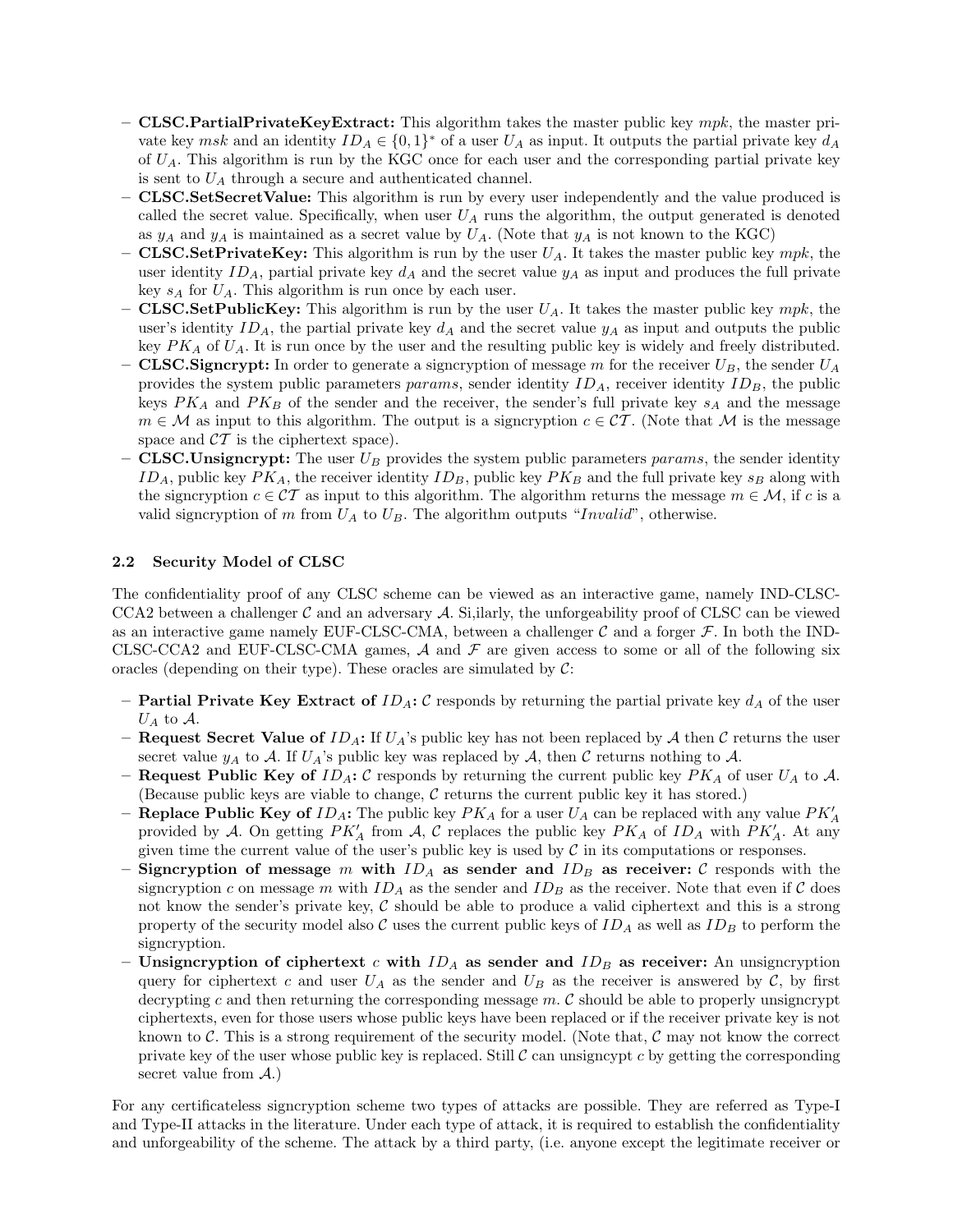the KGC) who is trying to break the security of the system is modeled by Type-I attack. The confidentiality of CLSC under Type-I attack is established through an interactive game between the adversary  $A_I$  and the challenger C, and an interactive game between the forger  $\mathcal{F}_I$  and the challenger C establishes the unforgeability under Type-I attack. The attack by a honest-but-curious KGC, who tries to break the security of the scheme is modelled by a Type-II attack. The confidentiality of the scheme under Type-II attack is established through an interactive game between the adversary  $A_{II}$  and the challenger C. The unforgeability under Type-II attack is established through the game between the forger  $\mathcal{F}_{II}$  and the challenger  $\mathcal{C}$ .

Summary of Constraints: In summary, the security model distinguishes the two types of adversaries (resp. forgers), namely Type-I and Type-II with the following constraints.

- Type-I adversary  $A_I$  (resp. forger  $F_I$ ) is allowed to replace the public keys of users at will but does not have access to the master private key  $msk$ .
- Type-II adversary  $\mathcal{A}_{II}$  (resp. forger  $\mathcal{F}_{II}$ ) is equipped with the master private key msk but is not allowed to replace public keys of any of the users.

Confidentiality: The security model to prove the confidentiality of a CLSC scheme with respect to Type-I adversary  $\mathcal{A}_I$  (IND-CLSC-CCA2-I) and Type-II adversary  $\mathcal{A}_{II}$  (IND-CLSC-CCA2-II) are given below:

IND-CLSC-CCA2-I game for Type-I Adversary: A certificateless signcryption (CLSC) scheme is IND-CLSC-CCA2-I secure if no probabilistic polynomial time adversary  $A_I$  has non-negligible advantage in winning the IND-CLSC-CCA2-I game.  $A_I$  is given access to all the six oracles defined above. It is to be noted that  $A_I$  does not have access to the master private key msk. IND-CLSC-CCA2-I game played between the challenger  $\mathcal C$  and the adversary  $\mathcal A_I$  is defined below:

**Setup:** The challenger C runs the setup algorithm to generate the system public parameters params and the master private key msk. C gives params to  $A_I$  while keeping msk secret.  $A_I$  interacts with C in two phases:

**Phase I:**  $A_I$  is given access to all the six oracles described above.  $A_I$  adaptively queries (adaptively means the current query may depend on the responses to the previous queries) the oracles consistent with the conditions for Type-I adversary (Described in the **Summary of Constraints** above).

**Challenge:**  $A_I$  generates two messages  $m_0, m_1$  of equal length, an arbitrary sender identity  $ID_A$  and a receiver identity  $ID_B$ , which satisfies the following constraints.

- $A_I$  can access the full private key of the sender  $ID_A$ .
- $A_I$  has not queried the **Partial Private Key** corresponding to the receiver  $ID_B$ .

 $\mathcal{A}_I$  sends  $m_0$ ,  $m_1$ ,  $ID_A$  and  $ID_B$  to C. C randomly chooses a bit  $b \in_R \{0,1\}$  and computes a signcryption  $c^*$  with  $ID_A$  as the sender and  $ID_B$  as the receiver. Now,  $c^*$  is sent to  $\mathcal{A}_I$  as the challenge signcryption.

**Phase II:**  $A_I$  adaptively queries the oracles consistent with the constraints that  $A_I$  should not query the partial private key of  $ID_B$  and  $A_I$  should not query for the Unsigncryption on  $c^*$  with  $ID_A$  as sender and  $ID_B$  as receiver.

**Guess:**  $A_I$  outputs a bit b' at the end of the game.  $A_I$  wins the IND-CLSC-CCA2-I game if  $b' = b$ . The advantage of  $A_I$  is defined as:

$$
Adv_{\mathcal{A}_I}^{IND-CLSC-CCA2-I} = |2Pr[b = b'] - 1|
$$

IND-CLSC-CCA2-II game for Type-II Adversary: A certificateless signcryption scheme (CLSC) is IND-CLSC-CCA2-II secure if no probabilistic polynomial time adversary  $A_{II}$  has non-negligible advantage in winning the IND-CLSC-CCA2-II game.  $A_{II}$  is given access to all the six oracles. The IND-CLSC-CCA2-II game played between C and the adversary  $A_{II}$  is defined below:

**Setup:** The challenger C runs the setup algorithm to generate the system public parameters params and the master private key msk. C gives both params and msk to  $A_{II}$ . C interacts with  $A_{II}$  in two phases:

**Phase I:** This phase is similar to Type-I confidentiality game IND-CLSC-CMA-I.

Challenge: Same as Type-I but with the restrictions that:

- 1.  $A_{II}$  should not have queried the private key of the receiver  $ID_B$  in Phase I.
- 2.  $A_{II}$  has not replaced public key of  $ID_B$  in Phase I.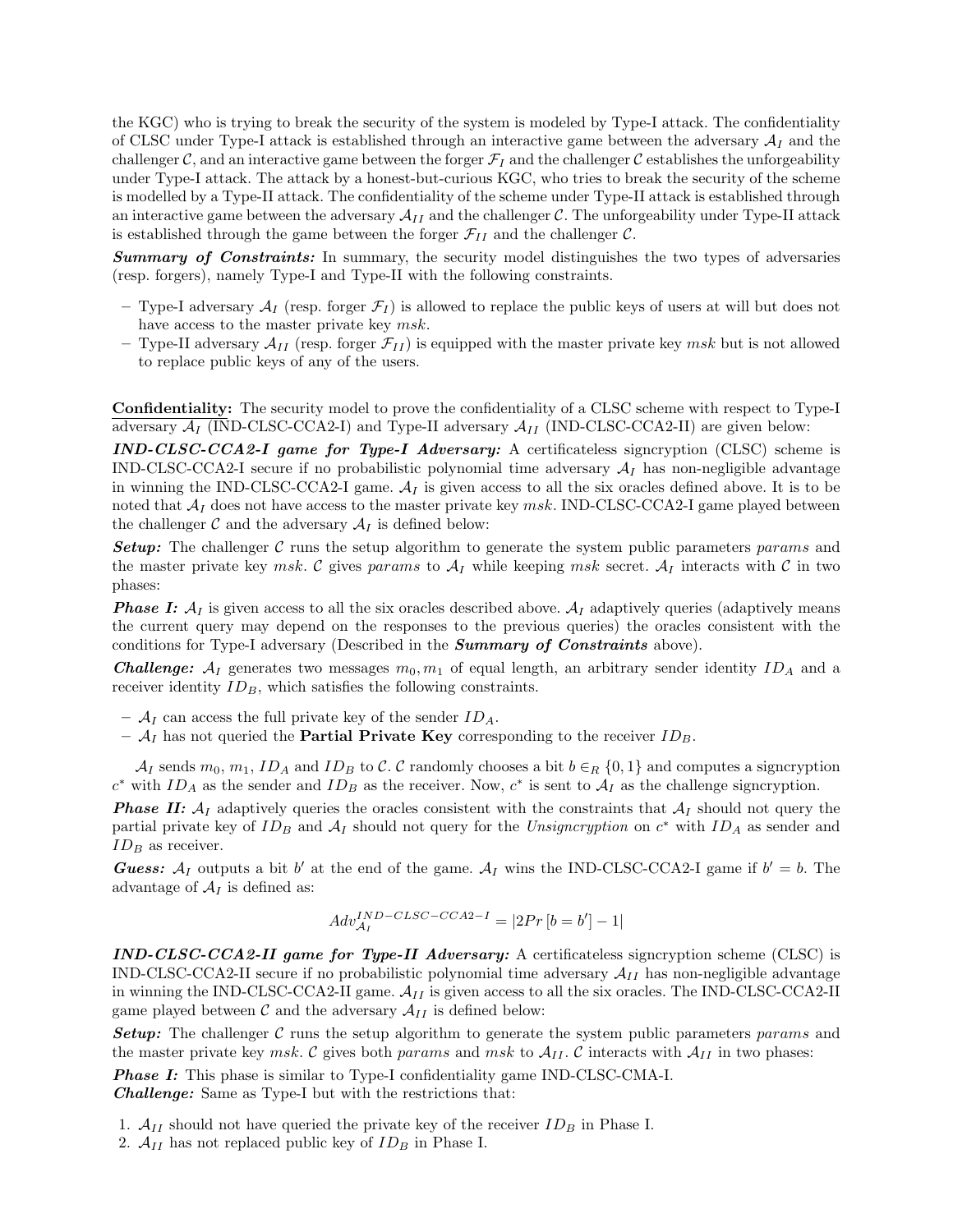**Phase II:** Same as Type-I but with the restrictions that,

- $A_{II}$  cannot extract the private key of  $ID_B$ .
- $A_{II}$  should not replace the receiver  $ID_B$ 's public key.
- Unsigncryption query on  $\langle c^*, ID_A, ID_B \rangle$  is not allowed.

Guess: Same as Type-I confidentiality game IND-CLSC-CMA-I. The advantage of  $A_{II}$  is defined as:

$$
Adv_{\mathcal{A}_{II}}^{IND-CLSC-CCA2-II}=|2Pr\left[b=b^{\prime}\right]-1|
$$

Unforgeability: The security model to prove the unforgeability of a CLSC scheme with respect to Type-I forger  $\mathcal{F}_I$  (EUF-CLSC-CMA-I) and Type-II forger  $\mathcal{F}_{II}$  (EUF-CLSC-CMA-II) are given below:

EUF-CLSC-CMA-I game for Type-I Forger: A certificateless signcryption scheme CLSC is Type-I, EUF-CLSC-CMA secure if no probabilistic polynomial-time forger  $\mathcal{F}_I$  has non-negligible advantage in winning the EUF-CLSC-CMA-I game. A Type-I forger  $\mathcal{F}_I$  is given access to all the six oracles defined above. The EUF-CLSC-CMA-I game played between the challenger  $\mathcal C$  and the forger  $\mathcal F_I$  is defined below:

**Setup:** C runs the setup algorithm to generate the master private key msk and public parameters params. C gives params to  $\mathcal{F}_I$  while keeping msk secret.

**Training Phase:**  $\mathcal{F}_I$  is given access to all the six oracles.  $\mathcal{F}_I$  adaptively queries the oracles consistent with the constraints for Type-I forger (Stated in the **Summary of Constraints**).

**Forgery:**  $\mathcal{F}_I$  outputs a signcryption  $c^*$  and a sender identity  $ID_A$ , for which  $\mathcal{F}_I$  has not queried the partial private key.  $\mathcal{F}_I$  wins the EUF-CLSC-CMA-I game if  $c^*$  is a valid signcryption with  $ID_A$  as the sender and  $ID_B$  as the receiver, also  $c^*$  was not the output of any signcrypt query on the corresponding message m with  $ID_A$  as the sender and  $ID_B$  as the receiver.

EUF-CLSC-CMA-II game for Type-II Forger: A certificateless signcryption scheme is Type-II, EUF-CLSC-CMA secure if no probabilistic polynomial-time forger  $\mathcal{F}_{II}$  has non-negligible advantage in winning the EUF-CLSC-CMA-II game. A Type-II forger is given access to all the six oracles. EUF-CLSC-CMA-II game played between the challenger C and the forger  $\mathcal{F}_{II}$  is same as EUF-CLSC-CMA-I with the constraints for Type-II Forger (Stated in the **Summary of Constraints**).

## 3 Certificateless Signcryption Scheme of Barbosa et al.

In this section, we give the review and attack of the certificateless signcryption scheme by Barbosa et al. [4].

#### 3.1 Review of Barbosa et al. Certificateless signcryption scheme

This scheme uses a symmetric bilinear group description  $\Gamma$  which is defined with two cyclic groups  $\mathbb{G}_1$  and  $\mathbb{G}_2$  of same order q and an admissible pairing  $\hat{e}: \mathbb{G}_1 \times \mathbb{G}_1 \to \mathbb{G}_2$ . The four cryptographic hash functions used in the scheme are :  $H_1: \{0,1\}^* \to G_1$ ,  $H_2: \{0,1\}^* \to \{0,1\}^n$ ,  $H_3: \{0,1\}^* \to G_1$ ,  $H_4: \{0,1\}^* \to G_1$ . Here,  $n$  is the maximum number of bits in a message. The master secret key  $s$  is selected uniformly at random from  $Z_p$ , and the master public key  $P_{pub} = sP$ . The public parameters of the system are params=  $\langle \Gamma, P, P_{pub}, q, n, \mathbb{G}_1, \mathbb{G}_2, \hat{e}, H_1, H_2, H_3, H_4 \rangle.$ 

The partial private key extraction algorithm on input  $(ID, s)$  returns  $D = sH<sub>1</sub>(ID) = sQ$ . The user key generation algorithm returns a random element  $x \in Z_p$  as the secret value, and  $PK = xP$  as the public key of user with identity ID. The full private key of user with identity ID is  $S = (x, D)$ . Message, ciphertext and randomness spaces are  $\{0,1\}^{\kappa}$ ,  $G_1 \times \{0,1\}^{\kappa} \times G_1$  and  $Z_p$  respectively.

 $Signerypt(m, S<sub>S</sub> = (x<sub>S</sub>, D<sub>S</sub>), ID<sub>S</sub>, PK<sub>S</sub>, ID<sub>R</sub>, PK<sub>R</sub>, P<sub>pub</sub>)$ 

- Choose r ∈ Zp.
- Compute  $U = rP$  and  $T = \hat{e}(P_{pub}, Q_R)^r$
- Compute  $h = H_2(U, T, rPK_R, ID_R, PK_R)$
- Compute  $V = m \oplus h$
- Compute  $H = H_3(U, V, ID_S, PK_S)$  and  $H' = H_4(U, V, ID_S, PK_S)$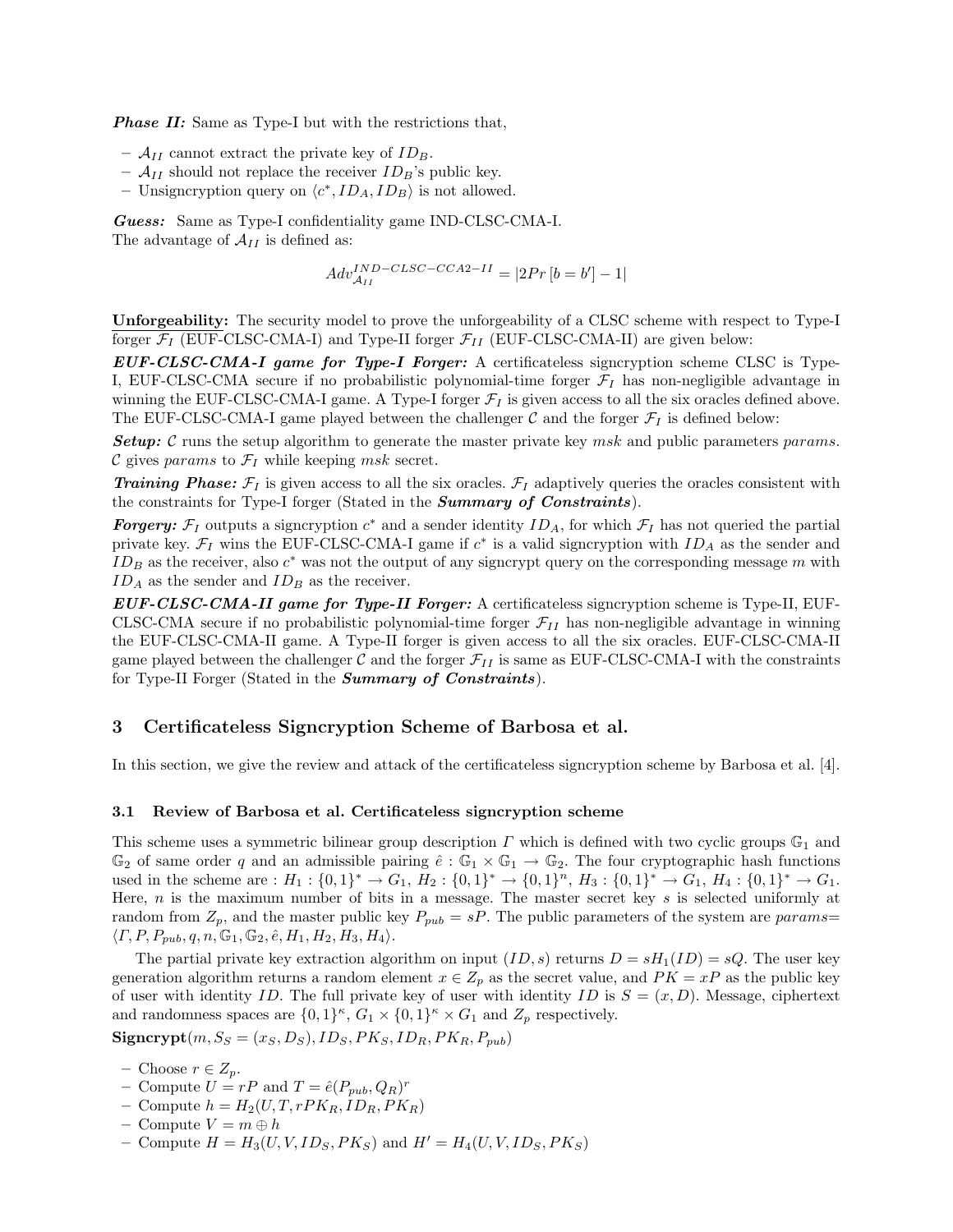- Compute  $W = D_S + rH + x_SH'$
- $-$  Set  $c = (U, V, W)$
- Return the signcryption c of message m from  $ID_S$  to  $ID_R$ .

Unsigncrypt $(c, S_R = (x_R, D_R), ID_R, PK_R, ID_S, PK_S, P_{pub})$ 

- The ciphertext  $c$  is of the form  $(U, V, W)$ .
- $-H = H_3(U, V, ID_S, PK_S)$  and  $H' = H_4(U, V, ID_S, PK_S)$
- If the check  $e(P_{pub}, Q_S)e(U, H)e(PK_S, H') \stackrel{?}{=} e(P, W)$  fails, return "Invalid".
- Compute  $T = \hat{e}(D_R, U)$
- Compute  $h = H_2(U, T, x_R U, ID_R, PK_R)$
- Retrieve  $m = V \oplus h$
- Return the message  $m$ .

Note: The certificateless signcryption scheme uses an Encrypt-then-Sign approach. A common randomness is shared between the signature and encryption components in the scheme to bind them together.

#### 3.2 Attack on Barbosa et al. Certificateless signcryption scheme

The scheme proposed by Barbosa et al. in [4] is existentially forgeable. The scheme uses the Encrypt-then-Sign approach with public verifiability of ciphertext. The intuition behind the attack: for any signcryption scheme following the Encrypt-then-Sign approach, the identity of the sender should be bound to the encryption and the identity of the receiver should be bound to the signature. In [4], the authors have achieved this binding by using a common randomness for encryption and signature independently but they failed to bind the receiver to the signature. This led to the attack on existential unforgeability of [4]. The attack is shown below.

- During the unforgeability game (Both type-1 and type-2), the forger requests a signcryption on a message m from  $ID_S^*$  to a arbitrary user with identity  $ID_A$ .
- − Let the signcryption of m from  $ID_S^*$  to  $ID_A$  be  $c = (U, V, W)$ .
- − Now, the forger submits  $c^* = (U, V, W)$  as a signcryption from user  $ID_S^*$  to  $ID_R^*$ , where  $ID_S^*$  is the target sender identity for which the forger is not allowed to know the private key (partial private key for Type-I and user private key for Type-II forgers respectively) and  $ID_R^*$  is the new receiver identity. Note that  $c^*$ is a valid signcryption of some random message  $m^* = m \oplus h \oplus h^*$  where  $h^* = H_2(U, T^*, x_R^* U, ID_R^*, PK_R^*)$ and  $T^* = \hat{e}(D_R^*, U)$ . Here  $h = H_2(U, T, x_A U, ID_A, PK_A)$  is the key used for encrypting the message m from  $ID_S^*$  to  $ID_A$  during signcryption.
- The signature W will pass the verification because none of the components of the H and  $H'$  are altered. The correctness of the signcryption is straight forward as follows.

$$
e(P_{pub}, Q_S)e(U, H)e(PK_S, H') = e(P, W)
$$

where  $H = H_3(U, V, ID_S, PK_S)$  and  $H' = H_4(U, V, ID_S, PK_S)$ 

So the challenger will accept  $c^*$  as a valid forgery on message  $m^* = m \oplus h \oplus h^*$ .

## 4 Certificateless Signcryption Scheme of Diego et al.

In this section, we give the review and attack of the certificateless signcryption scheme by Diego et al. [2].

#### 4.1 Overview of the Scheme

Diego et al.'s CLSC scheme [2] consists of five algorithms namely: Setup, Extract, Keygen, Signcrypt and Unsigncrypt, which we describe below.

- **Setup.** Let  $\kappa$  be the security parameter. The KGC performs the following to set up the system.
	- The KGC selects cyclic groups  $\mathbb{G}_1$ ,  $\mathbb{G}_2$  and  $\mathbb{G}_T$  of same order q with generators  $P \in_R \mathbb{G}_1$  and  $Q \in_R \mathbb{G}_2$ .
	- Selects the master secret key  $s \in_R \mathbb{Z}_q^*$  and the master public key is set to be  $P_{pub} = sP$ .
	- Selects an admissible pairing  $\hat{e}: \mathbb{G}_1 \times \mathbb{G}_2 \to \mathbb{G}_T$ .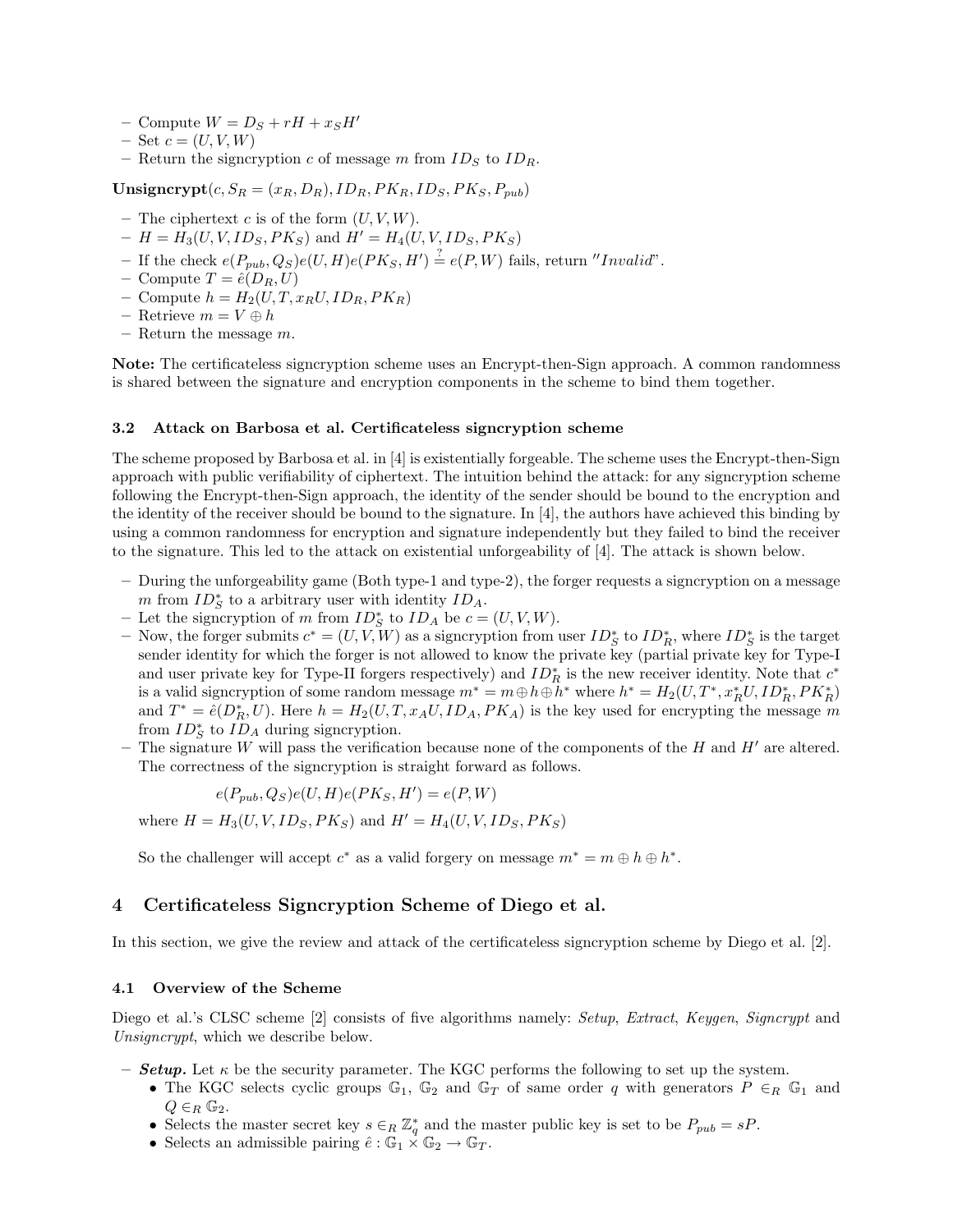- Computes  $q = \hat{e}(P, Q)$ .
- Selects three hash functions  $H_1: \{0,1\}^* \to \mathbb{Z}_q^*, H_2: \mathbb{G}_T \to \{0,1\}^n, H_3: \{0,1\}^n \times \mathbb{G}_1 \times \mathbb{G}_1 \to \mathbb{Z}_q^*,$ Here  $n$  is the length of the message.
- The public parameters of the scheme are set to be params =  $\langle q, \mathbb{G}_1, \mathbb{G}_2, \mathbb{G}_T, \hat{e}, q, P, Q, P_{pub}, H_1, \hat{e}, \hat{e}, q \rangle$  $H_2$ ,  $H_3$ ).
- **Extract.** Here,  $ID_A$  is the identity of the user  $U_A$ , the KGC computes the partial private key of user  $U_A$  as follows.
	- Computes the hash value  $y_A = H_1(ID_A)$  and the partial private key  $D_A = (y_A + s)^{-1} Q \in \mathbb{G}_2$ .
	- The KGC sends  $D_A$  to the user  $U_A$  via a secure authenticated channel.
- **Keygen.** User  $U_A$  computes the full private key by performing the following steps:
	- Chooses  $x_A \in_R \mathbb{Z}_q^*$  as the secret value.
	- Computes the full private key  $S_A = x_A^{-1} D_A \in \mathbb{G}_2$ .
	- Computes the public key as  $P_A = x_A(y_A P + P_{pub}) \in \mathbb{G}_1$ .
	- It is to be noted that  $\hat{e}(P_A, S_A) = g$ .
- **Signcrypt.** Inorder to signcrypt the message m to the receiver  $U_B$ , the sender  $U_A$  does the following:
	- Chooses  $r \in_R \mathbb{Z}_q^*$ , computes  $u = r^{-1}$  and  $U = g^u$ .
	- Computes  $c = m \oplus H_2(U)$ ,  $R = rP_A$  and  $S = uP_B$ .
	- Computes  $h = H_3(c, R, S)$  and  $T = (r + h)^{-1}S_A$ .

Finally, the sender outputs the signcryption on message m as  $\sigma = \langle c, R, S, T \rangle$ .

- **Unsigncrypt.** Inorder to unsigncrypt a ciphertext  $\sigma$ , the receiver  $U_B$  does the following:
	- Computes  $h' = H_3(c, R, S)$ .
	- Computes  $U' = \hat{e}(S, S_B)$ .
	- Recovers the message as  $m' = c \oplus H_2(U')$ .
	- Checks whether  $\hat{e}(R + h'P_A, T) \stackrel{?}{=} g$ .

If the check holds, then accepts  $m'$  as the message, otherwise outputs Invalid.

### 4.2 Attack on the CLSC Scheme by Diego et al.

Type-I Forgeability: The Type-I adversary who is capable of replacing the public keys of all users and is not allowed to know the master private key can forge a valid signcryption on any message  $m$ , from any legitimate user  $U_A$  to  $U_B$  by performing the following:

- Let  $ID_A$  be the identity of user  $U_A$ .
- The adversary chooses  $r \in_R \mathbb{Z}_q^*$ , computes  $u = r^{-1}$ .
- Computes  $U = g^u$  and sets  $c = m \oplus H_2(U)$ .
- Set  $T = uQ$ ,  $R = rP P$  and  $S = uP_B$ .
- Compute  $h = H_3(c, R, S)$ .
- $-$  Set  $P_A = h^{-1}P$ .

Finally, the forger outputs the signcryption on message m as  $\sigma = (c, R, S, T)$  which is a valid signcryption on  $m$  from  $U_A$  to  $U_B$ .

Correctness: The signcryption  $\sigma$ , which is produced as forgery passes the verification test as shown below,

$$
\begin{aligned} \hat{e}(R + hP_A, T) &= \hat{e}(rP - P + hh^{-1}P, uQ) \\ &= \hat{e}(rP, uQ)\hat{e}(-P + P, uQ) \\ &= \hat{e}(P, Q)\hat{e}(-P, uQ)\hat{e}(P, uQ) \\ &= \hat{e}(P, Q) \\ &= g \end{aligned}
$$

This proves that the forgery generated is valid.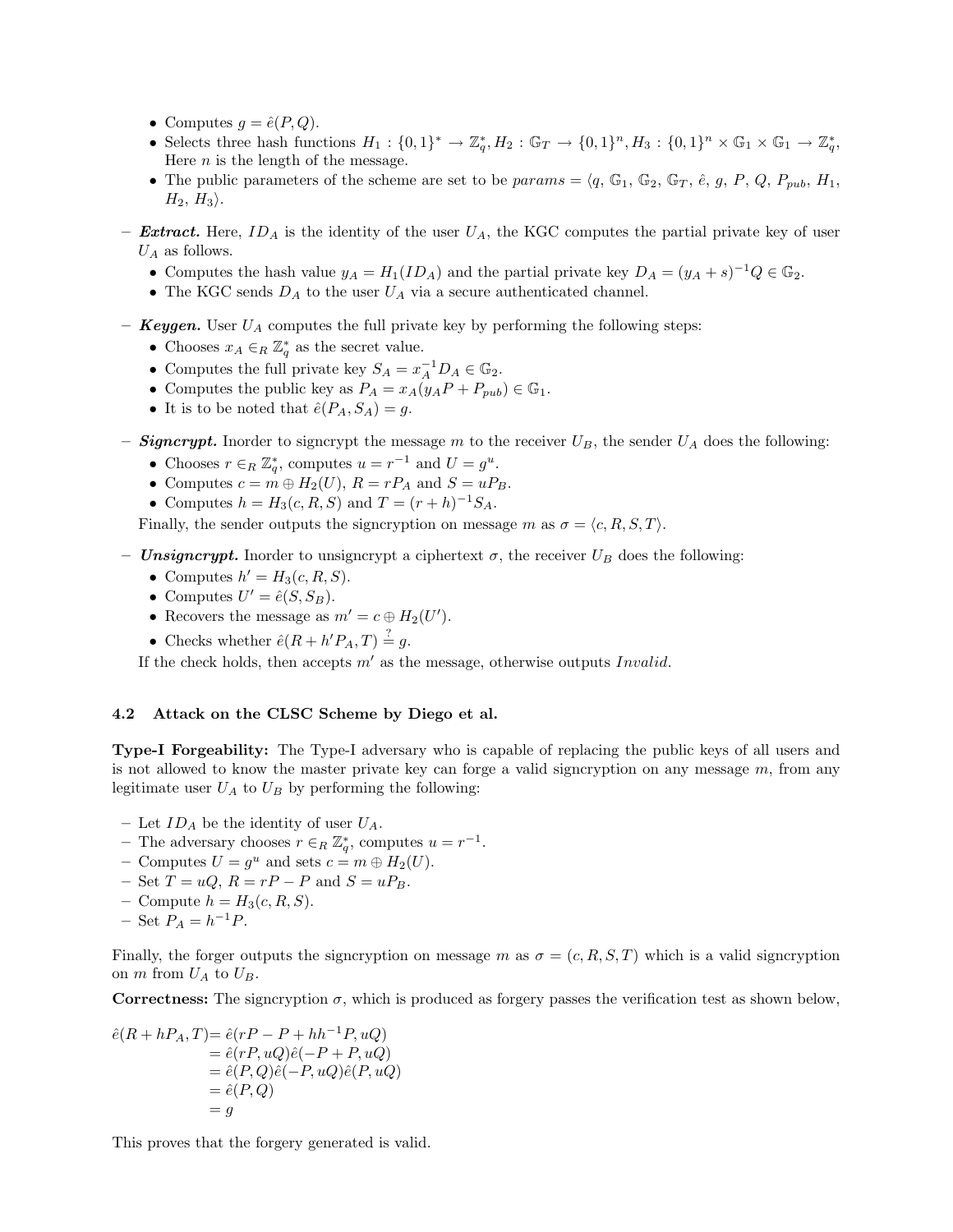#### Type-I and Type-II Attacks on Confidentiality:

- Let  $\sigma^* = (c^*, R^*, S^*, T^*)$  be the challenge signcryption on message  $m_b, b \in \{0, 1\}$  with  $ID_A$  as the sender and  $ID_B$  as the receiver.
- The adversary is capable of generating a new signcryption  $\sigma'$  on the message  $m_b$  (The message is same as in  $\sigma^*$ ) with  $ID_C$  as sender and  $ID_B$  as receiver (Note that the adversary knows the private key of  $ID_C$ ).
- $\sigma'$  is obtained by the adversary by performing the following:
	- Sets  $c' = c^*$ .
	- Computes  $R' = r' P_C$ , where  $r' \in_R \mathbb{Z}_q^*$ .
	- Set  $S' = S^*$ .
	- Computes  $h' = H_3(c', R', S')$
	- Set  $T' = (r' + h')^{-1}S_C$
	- The signcryption corresponding to this change is  $\sigma' = \langle c', R', S', T' \rangle$ .
- Now, the adversary can query the unsigncryption oracle for the unsigncryption of  $\sigma'$  (Note that this query is valid because  $\sigma'$  is different from the challenge signcryption  $\sigma^*$ ).
- The unsigncryption oracle will give back the message  $m_b$  since the key used in both  $\sigma^*$  and  $\sigma'$  are the same i.e.,  $U' = \hat{e}(S', S_B) = \hat{e}(S^*, S_B) = U^*$  and note that  $S' = S^*$ . Hence,  $c' \oplus H_2(U') = c^* \oplus H_2(U^*) = m_b$ .
- Therefore, designcryption of  $\sigma'$  outputs the message  $m_b$ , which is used for generating the challenge ciphertext  $\sigma^*$ . Thus the adversary can determine whether  $m_b \stackrel{?}{=} (m_0 \text{ or } m_1)$  breaking the indistinguishability of the scheme. This attack can be performed by both Type-I and Type-II adversaties because the adversary does not require the master private key or even does not want to replace the public key.

## 5 Certificateless Signcryption Scheme of Chen-Huang et al.

In this section, we present the review and attack of the certificateless signcryption scheme by Chen-Huang et al. [14].

#### 5.1 Overview of the Scheme

The CLSC scheme of Chen-Huang et al. [14] consists of the following four algorithms.

- **Setup.** Given  $\kappa$  as the security parameter, the KGC does the following to setup the system parameters. • The KGC selects  $\mathbb{G}_1$ ,  $\mathbb{G}_2$  of same prime order q with a generator  $P \in_R \mathbb{G}_1$ .
	- Selects the master secret key  $s \in_R \mathbb{Z}_q^*$  and the master public key is set to be  $P_{pub} = sP$ .
	- Selects an admissible pairing  $\hat{e}: \mathbb{G}_1 \times \mathbb{G}_1 \to \mathbb{G}_2$ .
	- Selects three cryptographic hash functions  $H_1: \{0,1\}^* \to \mathbb{G}_1, H_2: \{0,1\}^* \to \mathbb{Z}_q^*, H_3: \{0,1\}^* \to$  $\{0,1\}^n$ , where *n* is the size of the message.
	- Computes  $T = \hat{e}(P, P)$ .
	- The public parameters of the scheme are set to be  $params = \langle q, \mathbb{G}_1, \mathbb{G}_2, \hat{e}, n, P, P_{pub}, T, H_1, H_2, \rangle$  $H_3$ .
- **Keygen.** Let,  $ID_A$  be the identity of the user  $U_A$ . The KGC computes the partial private key of user  $U_A$  as follows.
	- Computes  $Q_A = H_1(ID_A)$  and the partial private key  $D_A = sQ_A \in \mathbb{G}_2$ .
	- The KGC sends  $D_A$  to the user  $U_i$  via a secure authenticated channel.

On receiving the partial private key  $D_A$ , user  $U_A$  computes his full private key by performing the following steps:

- $U_A$  chooses  $x_A \in_R \mathbb{Z}_q^*$  as the secret value.
- Sets the full private key  $S_A = \langle x_A, D_A \rangle$ .
- The corresponding public key is  $P_A = T^{x_A} \in \mathbb{G}_2$ .
- **Signcrypt.** Inorder to signcrypt the message m of length n to the receiver  $U_B$ , the sender  $U_A$  does the following:
	- Chooses  $r, r_1, r_2 \in_R \mathbb{Z}_q^*$ , computes  $R_1 = T^{r_1}$  and  $R_2 = T^{r_2}$ .
	- Computes  $h = H_2(m||R_1||R_2||P_A||P_B)$ .
	- Computes  $U = r_1P hS_A$  and  $u = r_2 x_Ah$ .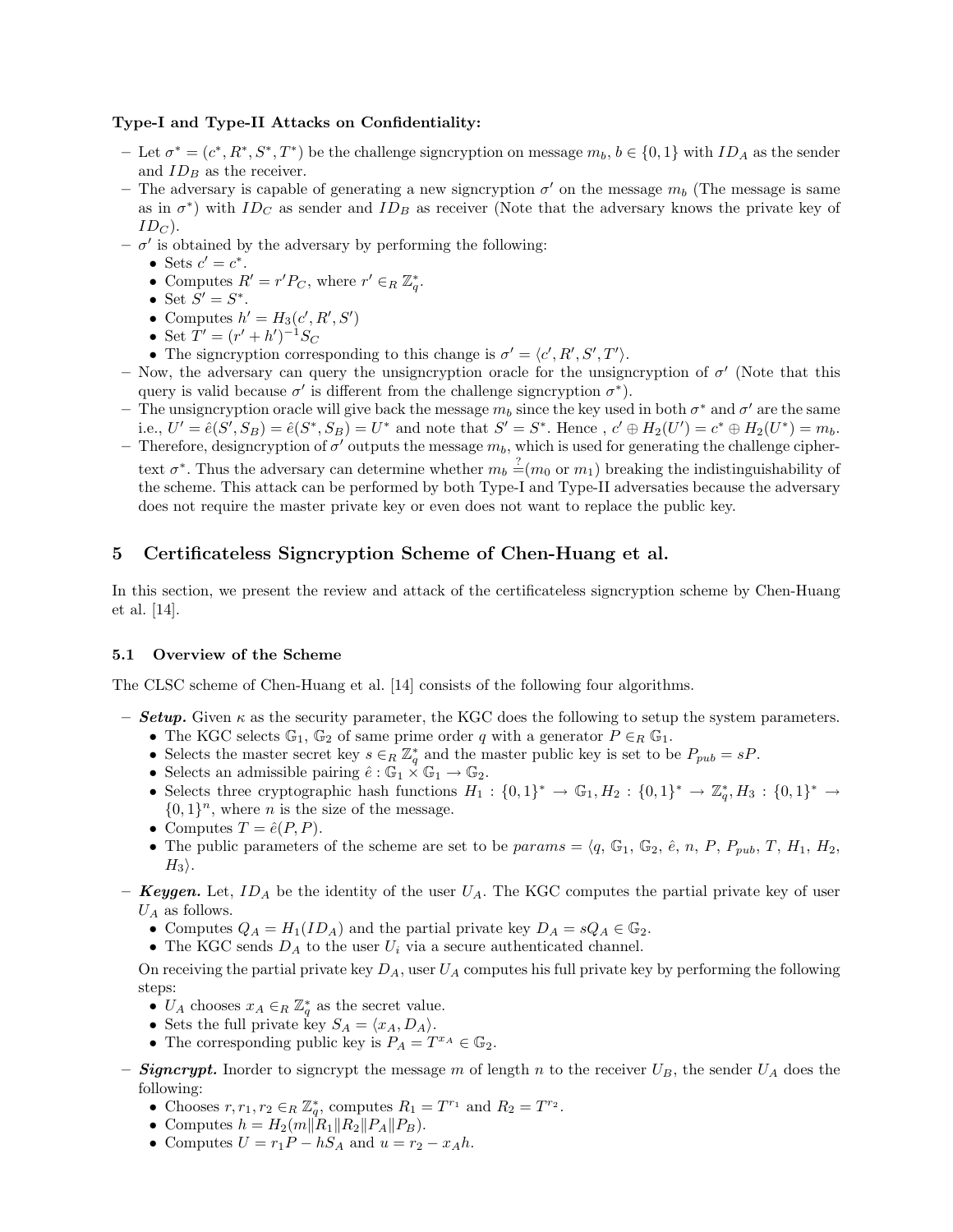- Computes  $K = \hat{e}(S_A, Q_B)^r T_B^{xA}$  and  $W = rQ_A$ .
- Computes  $c = H_3(K) \oplus m$

Finally, the sender outputs the signcryption on message m as  $\sigma = (c, u, h, U, W)$ .

- Unsigncrypt. Inorder to unsigncrypt a ciphertext  $\sigma$ , the receiver  $U_B$  does the following:
	- Computes  $K' = \hat{e}(S_B, W) T_A^{x_B}$ .
	- Retrieves the message as  $m' = c \oplus H_3(K')$ .
	- Checks whether  $h \stackrel{?}{=} H_2(m' || \hat{e}(U, P) \hat{e}(Q_A, P_{pub})^h) || T^u P_A^h || P_A || P_B)$ .

If the check holds, then accepts  $m'$  as the message, otherwise outputs Invalid.

#### 5.2 Attack on the CLSC Scheme by Chen-Huang et al.

In this section, we show that the certificateless signcryption scheme by Chen-Huang et al. does not provide confidentiality as well as unforgeability with respect to both Type-I and Type-II attacks.

Attack on Type-I and Type-II Confidentiality: The following attack is possible because the adversary is capable of altering the challenge signcryption without altering the message in it and is allowed to obtain the unsigncryption of the newly formed signcryption, which yields the message signcrypted in  $\sigma^*$ . We explain the attack in detail now. On getting the challenge signcryption  $\sigma^* = \langle c^*, u^*, h^*, U^*, W^* \rangle$ ,  $(\sigma^*$  is the signcryption of either message  $m_0$  or  $m_1$  from user  $U_A$  to  $U_B$ ) the adversary (Type-I and Type-II) is capable of generating a new ciphertext  $\sigma' = \langle c', u', h', U', W' \rangle$  (signcryption of  $m_0$  from user  $U_C$  to  $U_B$ ) as follows:

- Replace the public key of user  $U_C$  with the public key of user  $U_A$ .
- $-$  Sets  $c' = c^*$  and  $W' = W^*$ .
- Chooses  $r_1, r_2 \in_R \mathbb{Z}_q^*$ , computes  $R_1 = T^{r_1}$  and  $R_2 = T^{r_2}$ .
- Computes  $h' = H_2(m_0||R_1||R_2||P_C||P_B)$ .
- Computes  $U' = r_1 P h' S_C$  and  $u = r_2 x_C h'$ .
- Gets the unsigncryption of  $\sigma'$ .
- If  $\text{Unsigncrypt}(\sigma') = \text{``}m_0$ " then the adversary outputs that  $\sigma^*$  is the signcryption of  $m_0$  (i.e.  $b' = 0$ ).
- If  $\text{Unsigncrypt}(\sigma') = \text{``Invalid''}$  then the adversary outputs  $m_1$  (i.e.  $b' = 1$ ).

Note: This attack can be done by both Type-I and Type-II adversaries.

## 6 Certificateless Signcryption Without Pairing

- CLSC.Setup( $1^{\kappa}$ ): The KGC takes the security parameter  $1^{\kappa}$  as input and performs the following for setting up the system:
	- Chooses two big prime numbers p and q such that  $q|(p-1)$ .
	- Selects an element  $g \in_R \mathbb{Z}_p^*$  with order q.
	- Chooses a master private key  $s \in_R \mathbb{Z}_q^*$  and computes the master public key  $g_{pub}=g^s$ .
	- Chooses five cryptographic hash functions  $H_1: \{0,1\}^* \times \mathbb{Z}_p^* \to \mathbb{Z}_q^*, H_2: \{0,1\}^* \times \mathbb{Z}_p^* \times \mathbb{Z}_p^* \to \mathbb{Z}_q^*,$  $H_3: \{0,1\}^* \to \mathbb{Z}_q^*, H_4: \{0,1\}^* \to |\mathcal{M}| \times \mathbb{Z}_q^* \times \mathbb{Z}_q^*, H_5: \{0,1\}^* \to \mathbb{Z}_q^*,$  here  $\mathcal M$  is the message space.

The public parameters of the system,  $params = \langle p, q, g, g_{pub}, H_1, H_2, H_3, H_4, H_5 \rangle$ .

- CLSC.PartialPrivateKeyExtract: Given an identity, say  $ID_A$  of a user  $U_A$ , the KGC performs the following to generate the partial private key corresponding to  $ID_A$ :
	- Chooses  $x_{A0}, x_{A1} \in_R \mathbb{Z}_q^*$ .
	- Computes  $X_{A0} = g^{x_{A0}}$  and  $X_{A1} = g^{x_{A1}}$ .
	- Computes  $q_{A0} = H_1(ID_A, X_{A0})$  and  $q_{A1} = H_2(ID_A, X_{A0}, X_{A1}).$
	- Computes  $d_{A0} = x_{A0} + sq_{A0}$  and  $d_{A1} = x_{A1} + sq_{A1}$ .

Returns  $d_A = \langle d_{A0}, d_{A1} \rangle$  and  $X_A = \langle X_{A0}, X_{A1} \rangle$ , the partial private keys securely to user  $U_A$ .

Note: It should be noted that the partial private key of a user is a Schnorr signature on the user's identity, signed by the KGC using the master private key.

- **CLSC.SetSecretValue:** The user  $U_A$  chooses an element  $y_A \in_R \mathbb{Z}_q^*$  and keeps it as his secret value.
- CLSC.SetPrivateKey: The user  $U_A$  sets his full private key  $s_A = \langle y_A, d_{A0} \rangle$ .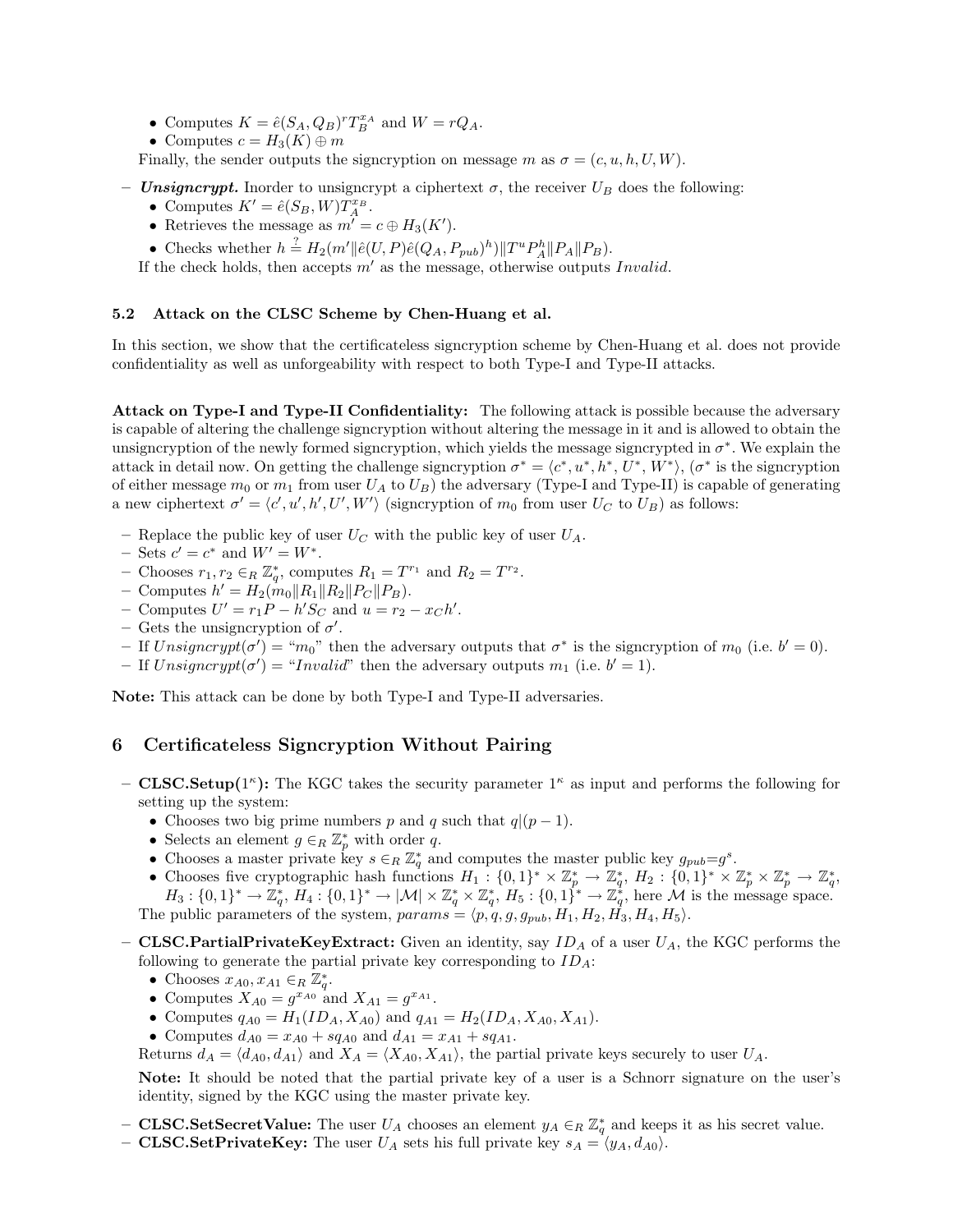- **CLSC.SetPublicKey:** The user  $U_A$  computes  $Y_A = g^{y_A}$  and sets his public key as  $PK_A = \langle d_{A1}, X_{A0},$  $X_{A1}, Y_{A}$ . The resulting public key is distributed widely and freely.
- CLSC. Signcrypt: The sender  $U_A$  signcrypts a message m to a receiver  $U_B$  by performing the following:
	- Chooses  $r_1, r_2 \in_R \mathbb{Z}_q^*$ , computes  $c_1 = g^{r_1}$  and  $c_2 = g^{r_2}$ .
	- Computes  $k_1 = (Y_B)^{r_1}$  and  $k_2 = (X_{B0}.(g_{pub})^{q_{B0}})^{r_1}$ .
	- Computes  $d = H_3(m, c_2, ID_A, ID_B, PK_A)$  and  $e = H_5(m, c_2, ID_A, ID_B, PK_A)$ .
	- Computes  $v = (d.d_{A0} + e.y_A) + r_2$ .
	- Computes  $c_3 = H_4(k_1, k_2, ID_A, ID_B) \oplus (m||r_1||v)$ .

Now  $c = \langle c_1, c_2, c_3 \rangle$  is the signcryption on message m to user  $U_B$ 

- **CLSC.**Unsigncrypt: To unsigncrypt a signcryption  $c = \langle c_1, c_2, c_3 \rangle$  from sender  $U_A$ , the receiver  $U_B$ does the following:
	- Computes  $k'_1 = (c_1)^{y_B}$  and  $k'_2 = (c_1)^{d_{B0}}$ .
	- Computes  $(m'\|r'_1\|v') = c_3 \oplus H_4(k'_1, k'_2, ID_A, ID_B).$
	- Checks whether  $g^{r'_1} \stackrel{?}{=} c_1$ .
	- If so computes  $d' = H_3(m', c_2, ID_A, ID_B, PK_A)$  and  $e' = H_5(m', c_2, ID_A, ID_B, PK_A)$ .
	- Checks whether  $g^{v'} \stackrel{?}{=} ((g_{pub})^{q_{A0}}.X_{A0})^{d'}.(Y_{A})^{e'}.c_2.$

If both the checks hold,  $m'$  is output as the unsigncrypted message else outputs "Invalid".

Correctness: The correctness of the verification test  $g^{r'_1} \stackrel{?}{=} c_1$  is straight forward. The second check also passes the verification if the signcryption is formed in a legitimate way which is shown below.

$$
g^{v'} = g^{(d_{A0}d' + y_Ae')+r_2}
$$
  
=  $g^{(x_{A0}d' + sq_{A0}d' + y_Ae')+r_2}$   
=  $g^{x_{A0}d'}$ .  $g^{s_{A0}d'}$ .  $g^{y_Ae'}$ .  $g^{r_2}$   
=  $((g_{pub})^{q_{A0}}.X_{A0})^{d'}$ .  $(Y_A)^{e'}$ .  $c_2$ 

## 7 Security of CLSC Scheme

In this section, we provide the formal proof for the unforgeability and confidentiality of the CLSC scheme.

### 7.1 Type-I Unforgeability

**Theorem 1.** If an EUF-CLSC-CMA-I forger  $\mathcal{F}_I$  has advantage  $\epsilon_0$  against CLSC scheme, asking  $q_{H_i}$  (i = 1, 2, 3, 4, 5) hash queries to random oracles  $H_i$  (i = 1, 2, 3, 4, 5),  $q_{sc}$  signcryption queries,  $q_{us}$  unsigncryption queries,  $q_{pkr}$  extract secret value queries,  $q_{ppk}$  partial private key extract queries,  $q_{pk}$  public key request queries and  $q_{\text{rpk}}$  public key replacement queries, then there exist an algorithm C that solves the DL problem with advantage

$$
\epsilon \ge \frac{1}{9} \cdot \left( \frac{\epsilon'.(1-\alpha)^{q_{ppk}} \cdot \left(1 - \frac{q_{ppk}}{q_{pk}}\right)}{q_{pk}} - \frac{q_{us}}{q} - \frac{q_{sc} \cdot (q_{H_3} + q_{H_5} + q_{sc})}{2^{\kappa}} \right)
$$

where,  $\alpha$  is the advantage of an adversary breaking the Schnorr signature scheme.

#### 7.2 Type-II Unforgeability

**Theorem 2.** If an EUF-CLSC-CMA-II forger  $\mathcal{F}_{II}$  has advantage  $\epsilon_0$  against CLSC scheme, asking  $q_{H_i}$  $(i = 1, 2, 3, 4, 5)$  hash queries to random oracles  $H_i$   $(i = 1, 2, 3, 4, 5)$ ,  $q_{sc}$  signcryption queries,  $q_{us}$ unsigncryption queries,  $q_{pkr}$  extract secret value queries,  $q_{ppk}$  partial private key extract queries,  $q_{pk}$  public key request queries and  $q_{rpk}$  public key replacement queries, then there exist an algorithm C that solves the DL problem with advantage

$$
\epsilon \geq \frac{1}{9} \cdot \left( \frac{\epsilon' \cdot \left(1 - \frac{q_{ppk}}{q_{pk}}\right) \cdot \left(1 - \frac{q_{rpk}}{q_{pk}}\right)}{q_{pk}} - \frac{q_{us}}{q} - \frac{q_{sc} \cdot \left(q_{H_3} + q_{H_5} + q_{sc}\right)}{2^{\kappa}} \right)
$$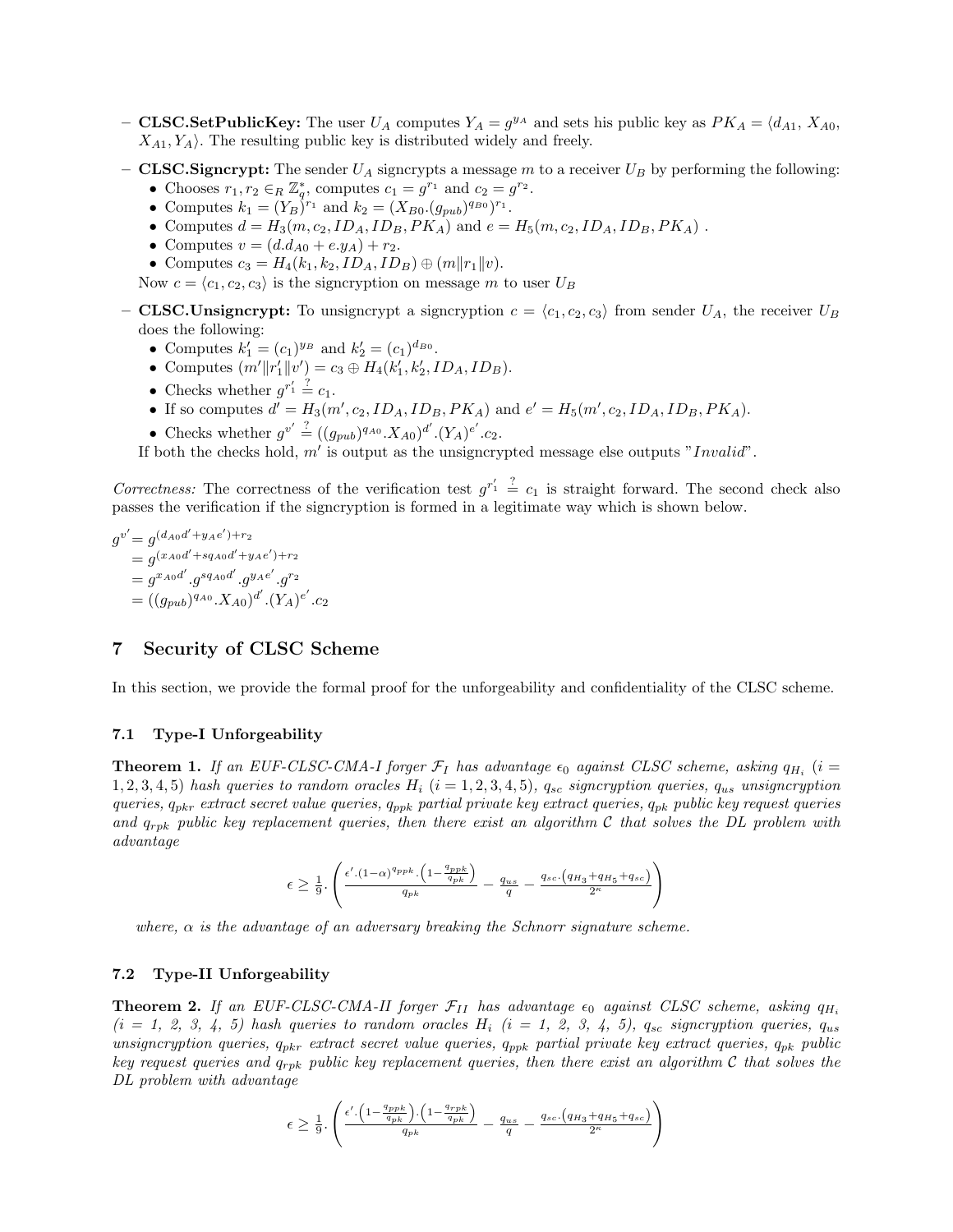#### 7.3 Type-I Confidentiality

**Theorem 3.** If an EUF-CLSC-CCA2-I adversary  $A_I$  has advantage  $\epsilon$  against CLSC scheme, asking  $q_{H_i}$  $(i = 1, 2, 3, 4, 5)$  hash queries to random oracles  $H_i$   $(i = 1, 2, 3, 4, 5)$ ,  $q_{sc}$  signcryption queries,  $q_{us}$ unsigncryption queries,  $q_{pkr}$  extract secret value queries,  $q_{ppk}$  partial private key extract queries,  $q_{pk}$  public key request queries and  $q_{rpk}$  public key replacement queries, then there exist an algorithm C that solves the CDH problem with advantage

$$
\epsilon' \geq \frac{1}{q'_4} \left( \epsilon \cdot (1-\alpha)^{q_{ppk}} \left( 1 - \frac{q_{ppk}}{q_{pk}} \right) - \left( \frac{q_{sc} \cdot (q_{H_3} + q_{H_5} + q_{sc})}{2^{\kappa}} \right) - \frac{q_{us}}{q} \right)
$$

where,  $q_4'$  is the number of tuples in the  $L_{H_4}$  list having  $\langle ID_A, ID_\gamma \rangle$  and  $\alpha$  is the advantage of an adversary in breaking the Schnorr signature scheme.

#### 7.4 Type-II Confidentiality

**Theorem 4.** If an EUF-CLSC-CCA2-II adversary  $A_{II}$  has advantage  $\epsilon$  against CLSC scheme, asking  $q_{H_i}$  $(i = 1, 2, 3, 4, 5)$  hash queries to random oracles  $H_i$   $(i = 1, 2, 3, 4, 5)$ ,  $q_{sc}$  signcryption queries,  $q_{us}$ unsigncryption queries,  $q_{pkr}$  extract secret value queries,  $q_{ppk}$  partial private key extract queries,  $q_{pk}$  public key request queries and  $q_{rpk}$  public key replacement queries, then there exist an algorithm  $C$  that solves the CDH problem with advantage

$$
\epsilon' \ge \frac{1}{q'_4} \left( .\epsilon . (1-\alpha)^{q_{ppk}} \left(1 - \frac{q_{ppk}}{q_{pk}}\right) - \left( \frac{q_{sc} \cdot (q_{H_3} + q_{H_5} + q_{sc})}{2^k}\right) - \frac{q_{us}}{q} \right)
$$

where  $q'_4$  is the number of tuples in the  $L_{H_4}$  list having  $\langle ID_A, ID_\gamma \rangle$ .

Note: Security proofs will be available soon.

## 8 Conclusion

In this work, we have showed the security weakness in three existing certificateless signcryption schemes that appear in [4], [2] and [14]. We have also presented the first pairing free certificateless signcryption scheme in the random oracle model. The proposed scheme is more efficient since the scheme evades bilinear pairing. We have proved the security of the scheme with the strongest security notion for signcryption schemes, namely insider security. We leave it as an open problem to construct certificateless signcryption scheme without pairing in the standard model. As a concluding remark we present the complexity figure of the new CLSC scheme in the following table.

|  |                          | Scheme Signcrypt Unsigncrypt |
|--|--------------------------|------------------------------|
|  | CLSC $\parallel$ 5 $EXP$ | 7 F.XP                       |

Table-1: Complexity figure for CLSC

 $EXP$  - Exponentiation in group  $\mathbb{G}$ 

## References

- 1. Sattam S. Al-Riyami and Kenneth G. Paterson. Certificateless public key cryptography. In Advances in Cryptology - ASIACRYPT 2003, volume 2894 of Lecture Notes in Computer Science, pages 452–473. Springer, 2003.
- 2. Diego Aranha, Rafael Castro, Julio Lopez, and Ricardo Dahab. Efficient certificateless signcryption. http://sbseg2008.inf.ufrgs.br/proceedings/data/pdf/st03\_01\_resumo.pdf.
- 3. Joonsang Baek, Reihaneh Safavi-Naini, and Willy Susilo. Certificateless public key encryption without pairing. In Information Security - ISC 2005, volume 3650 of Lecture Notes in Computer Science, pages 134–148. Springer, 2005.
- 4. Manuel Barbosa and Pooya Farshim. Certificateless signcryption. In ACM Symposium on Information, Computer and Communications Security - ASIACCS 2008, pages 369–372. ACM, 2008.
- 5. Paulo S. L. M. Barreto, Alexandre Machado Deusajute, Eduardo de Souza Cruz, Geovandro C. F. Pereira, and Rodrigo Rodrigues da Silva. Toward efficient certificateless signcryption from (and without) bilinear pairings. http://sbseg2008.inf.ufrgs.br/proceedings/data/pdf/st03 03 artigo.pdf.